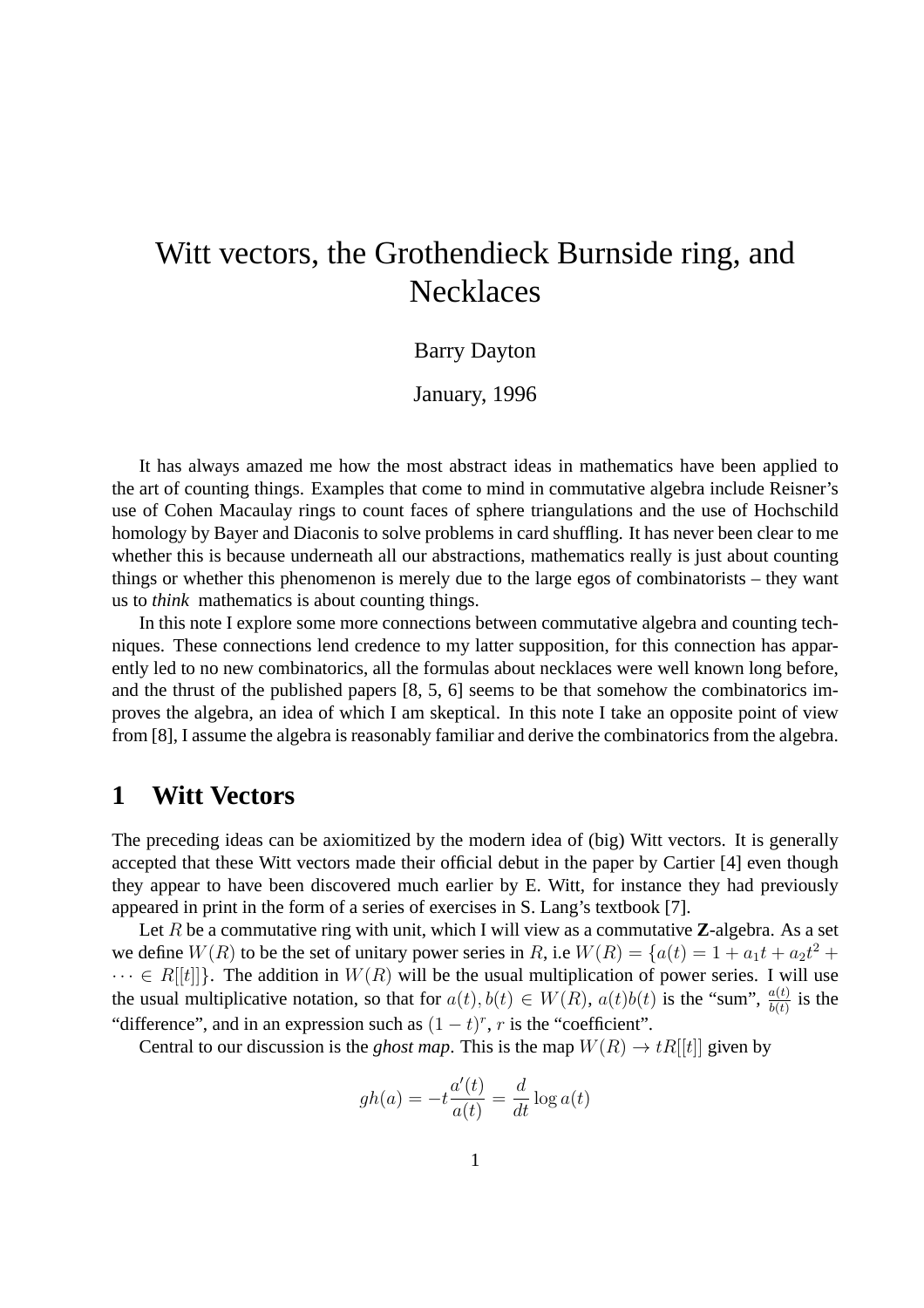If  $gh(a(t)) = f_1t + f_2t^2 + \cdots$  we call  $f_i$  the *i*th ghost component of a or  $gh_i(a)$ . I think it is useful to recognize that the connection between the components of  $a(t) \in W(R)$  and the ghost components is given by the classical *Newton's Identities.*

$$
f_n + f_{n-1}a_1 + f_{n-2}a_2 + \dots + f_1a_{n-1} + na_n = 0 \tag{1}
$$

The ghost map is a homomorphism of the additve groups of  $W(R)$  and  $tR[[t]]$ , but rather than viewing  $tR[[t]]$  as an ideal of  $R[[t]]$  I will view it as the product  $\prod_{i=1}^{\infty} R$  via the map  $f_1t + f_2t^2 +$  $\cdots \mapsto (f_1, f_2, f_3, \ldots)$  and thus addition is the same but multiplication is given by

$$
(f_1t + f_2t^2 + \cdots) * (g_1t + g_2t^2 + \cdots) = (f_1g_1)t + (f_2g_2)t^2 + \cdots
$$
 (2)

If R has no **Z**-torsion (i.e.  $nr = 0$  implies  $r = 0$  for  $n \in \mathbb{Z}$ ,  $n \neq 0$ ,  $r \in R$ ) then it is easily seen from Newton's Identities that gh is injective and if R contains the rationals **Q** then gh is bijective. In this latter case the ring structure on  $tR[[t]]$  given by (2) determines a ring structure on  $W(R)$  so that  $qh: W(R) \to tR[[t]]$  is an isomorphsim.

I am more interested in the case that  $R = Z$  but it is in fact true in general that there is a multiplication in  $W(R)$  which makes gh a homomorphism of rings. There are probably more arguments for this than there are authors who have written about Witt vectors (see, for example, [1, 2, 3]) but I must stick in my own two cents worth with a sketch of my own favorite argument. It is clearly enough to establish this for the ring  $\mathbf{Z}[\{a_i\}_{i=1}^{\infty}, \{b_i\}_{i=1}^{\infty}, \{c_i\}_{i=1}^{\infty}]$  of polynomials in infinitely many indeterminants, so we can assume that  $R$  is an integral domain with no  $Z$ -torsion. Thus gh is injective and one only needs to show that if  $f, g$  are in the image of gh then  $fg$  is also in the image. Now Newton's Identities tell us that the *n*th ghost component  $gh_n(a)$  depends only on the first n components of a and thus by a limit argument in the appropriate topology it is enough to show that given  $a, b \in W(R)$  given any positive integer n there is a  $c \in W(R)$  with  $gh_i(c) = gh_i(a)gh_i(b)$  for  $i \leq n$ . But imbed R in an algebraically closed field K and consider the polynomials  $p(t) = 1 + a_1t + \cdots + a_nt^n, q(t) = 1 + b_1t + \cdots + b_nt^n \in K[t]$ . Suppose these have roots  $\{\alpha_1,\ldots,\alpha_n\},\{\beta_1,\ldots,\beta_n\}$  respectively in  $K.$  By the classical theory of symmetric functions the polynomial  $u(t) = 1 + c_1 t + \cdots + c_n t^{n^2}$  which has roots  $\{\alpha_i \beta_j | 1 \le i, j \le n\}$  has coefficients in R. But the original content of Newton's Identities was that  $gh_i(p) = \alpha_1^{-i} + \cdots + \alpha_n^{-i}$  etc. so that for  $1\leq i\leq n$   $gh_i(a)gh_i(b)=gh_i(p)gh_i(q)=gh_i(u)$  and thus  $c=1+c_1t+c_2t^2+\cdots$  is our desired Witt vector.

Denoting multiplication by  $*$  it is seen

$$
(1 - rt^m) * (1 - st^n) = (1 - r^{n/d} s^{m/d} t^{mn/d})^d, d = (m, n)
$$
\n(3)

where  $(m, n)$  is the greatest common divisor. This can be checked by noting that

$$
gh(1 - rt^m) = mrt^m + mr^2t^{2m} + mr^3t^{3m} + \cdots
$$

In particular  $1 - t$  is the multiplicative identity. (The astute reader will note that this differs from some authors such as [8, 2] where  $(1-t)^{-1}$  is the multiplicative identity.)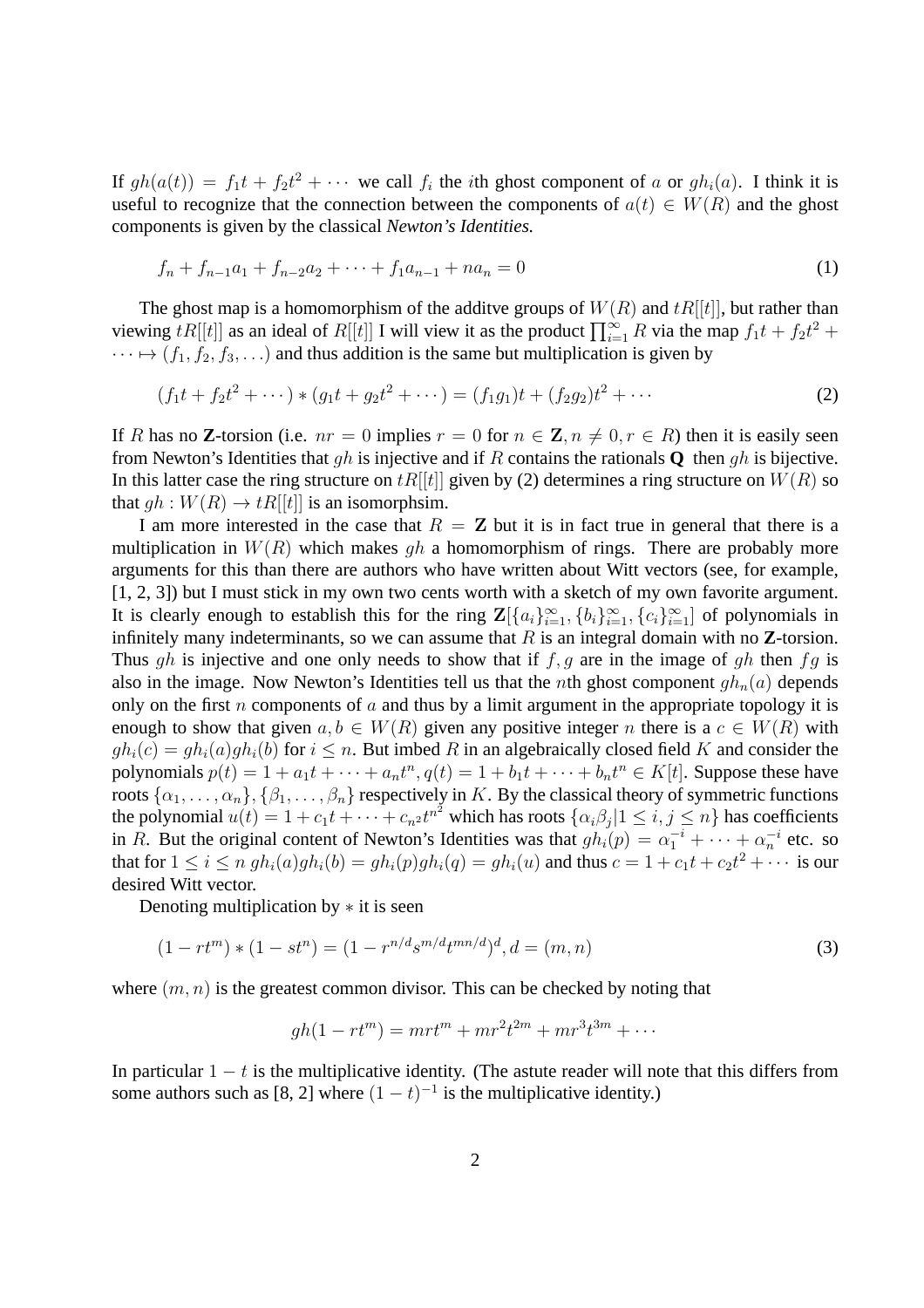In general  $W(R)$  is not an R-algebra, however there is a fairly common type of ring for which W(R) is an R-algebra. This is a *binomial ring*, i.e. a ring with no **Z**-torsion in which for each  $r \in R$  and positive integer *n*,

$$
\binom{r}{n} = \frac{r(r-1)\cdots(r-n+1)}{n!}
$$

is an element of R. For example the ring of integers and any ring containing **Q** is a binomial ring. For a binomial ring there is a map  $\lambda : R \to W(R)$  given by

$$
\lambda(r) = (1 - t)^r = \sum_{n=0}^{\infty} (-1)^n \binom{r}{n} t^n
$$

which imbeds R as a subring of  $W(R)$ . More generally

$$
(1 - tm)r = \sum_{n=0}^{\infty} (-1)n {r \choose n} t^{mn}
$$

is an element of  $W(R)$ . We note that

$$
gh((1-tm)r) = mrtm + mrt2m + mrt3m + \cdots
$$

which, incidentally, gives a proof (letting  $m = 1$ ) that  $\lambda$  is an injective ring homomorphism.

For our purposes, the central result of this section is essentially the first proposition of [8, p. 113]. I remind the reader that  $\prod$  below refers to the "sum" in  $W(R)$ .

**Proposition 1** *Let* R *be a binomial ring. Then each*  $a \in W(R)$  *can be written uniquely in the form*

$$
a = \prod_{m=1}^{\infty} (1 - t^m)^{r_m}
$$

*for appropriate*  $r_1, r_2, r_3, \ldots \in R$ *.* 

**Sketch of Proof:** Suppose  $gh(a) = f_m t^m + f_{m+1} t^{m+1} + \cdots$  for some  $m \ge 1$ . It follows easily from Newton's identities that  $f_m$  is divisible by m in R so then  $a(1 - t^m)^{-(f_m/m)} \in W(R)$  and  $gh_i(a(1-t^m)^{-(f_m/m)})=0$  for all  $i \leq m+1$ . Thus successively "subtracting" Witt vectors of the form  $(1 - t^m)^{r_m}$  from a produces a sequence of elements in  $W(R)$  converging to the zero Witt vector. An appropriate limit argument would clean up the details.

**Example 2** I illustrate the constructive approach above by calculating the decomposition of the Witt vector  $a = 1 - 5t \in W(\mathbf{Z})$ . I first calculate

$$
gh(a) = 5t + 25t2 + 125t3 + 625t4 + 3125t5 + 15625t6 + \cdots
$$

I now note that  $gh((1-t)^5) = 5t + 5t^2 + 5t^3 + \cdots$  so

$$
gh(a(1-t)^{-5}) = 20t^2 + 120t^3 + 620t^4 + 3120t^5 + 15620t^6 + \cdots
$$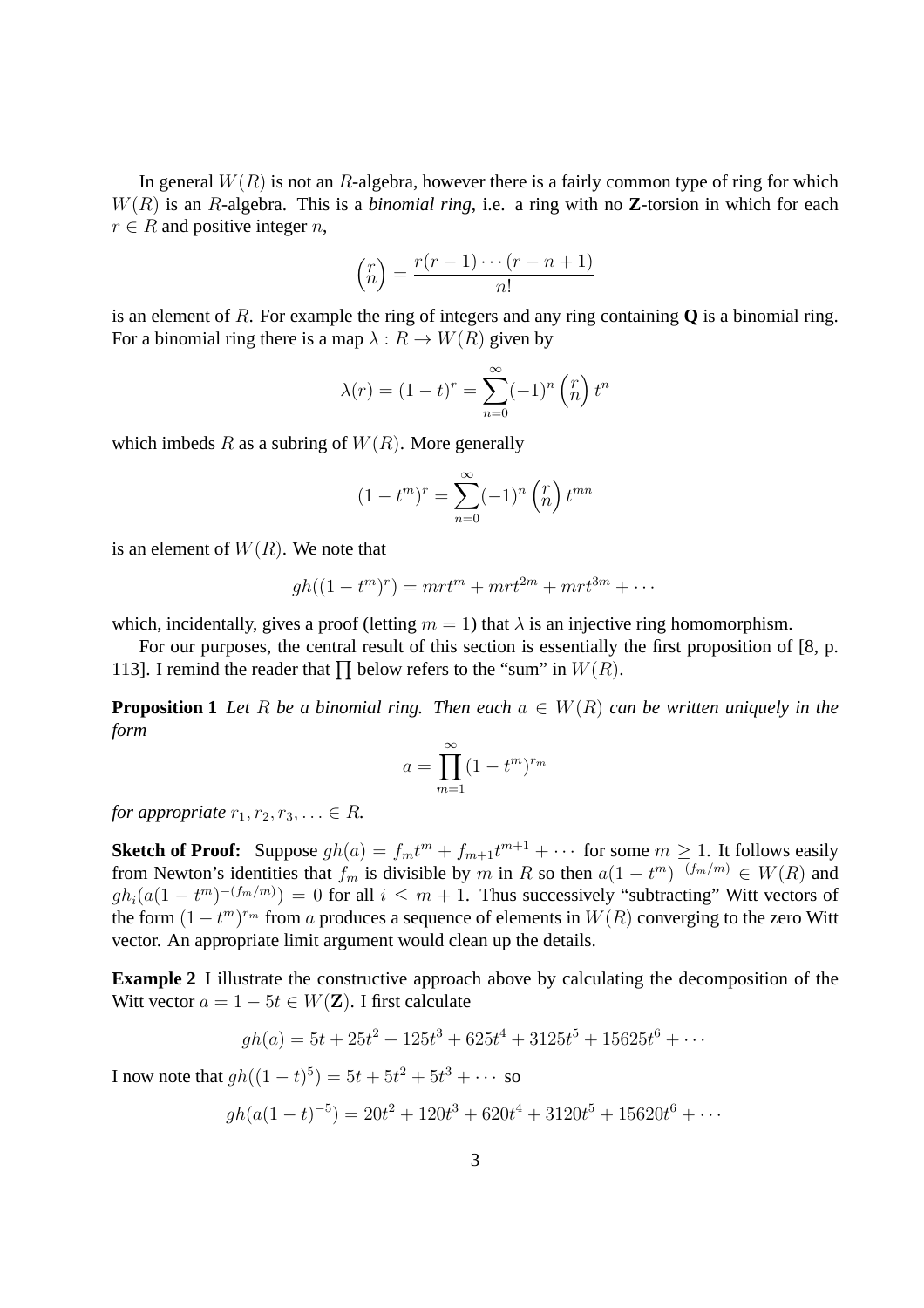But  $gh(((1-t^2)^{10}) = 20t^2 + 20t^4 + 20t^6 + \cdots$  so

$$
gh(a(1-t)^{-5}(1-t^2)^{-10}) = 120t^3 + 600t^4 + 3120t^5 + 15600t^6 + \cdots
$$

Next  $gh((1-t^3)^{40} = 120t^3 + 120t^6 + \cdots$  so

$$
gh(a(1-t)-5(1-t^2)^{-10}(1-t^3)^{-40}) = 600t^4 + 3120t^5 + 15480t^6 + \cdots
$$

Finally as  $600/4 = 150$ ,  $3120/5 = 624$  and  $15480/6 = 2580$  I conclude that

$$
a = (1-t)^5 (1-t^2)^{10} (1-t^3)^{40} (1-t^4)^{150} (1-t^5)^{624} (1-t^6)^{2580} \cdots
$$

Assuming that  $a \in W(R)$  has the factorization  $a = \prod_{m=1}^{\infty} (1 - t^m)^{r_m}$  then it is seen that the nth ghost component is

$$
gh_n(a) = \sum_{d|n} dr_d
$$

A straightforward application of the Möbius inversion formula gives

**Proposition 3** *Let*  $a \in W(R)$  *where*  $R$  *is a binomial ring. Suppose* 

$$
gh(a) = g_1t + g_2t^2 + g_3t^3 + \cdots
$$

*Then*  $a = \prod_{m=1}^{\infty} (1 - t^m)^{r_m}$  *where* 

$$
r_m = \frac{1}{m} \sum_{d|m} \mu\left(\frac{m}{d}\right) g_d
$$

*where*  $\mu$  *is the Möbius function.* 

# **2 The Grothendieck – Burnside ring**

In this section I construct the Grothendieck – Burnside ring of [5] in the special case of the infinite cyclic group. In [5] this is constructed for any profinite group  $G$ , but I prefer to avoid all the technicalities involved. Thus let G denote the infinite cyclic group.

A (finite) G-space  $(S, \sigma)$  then consists simply of a finite set S together with a permutation  $\sigma$ of S. Thus G acts on S by  $n \in G$  acting on  $x \in S$  by  $\sigma^n(x)$ . Two G-spaces  $(S, \sigma)$ ,  $(T, \tau)$  are isomorphic if there is a bijection  $u : S \to T$  with  $\tau u = u\sigma$ . If  $(S, \sigma)$ ,  $(T, \tau)$  are two G-spaces then there is a join  $(S \sqcup T, \sigma \sqcup \tau)$  given by  $S \sqcup T$  being the the disjoint union of S and T and

$$
\sigma \sqcup \tau(x) = \begin{cases} \sigma(x) & \text{if } x \in S \\ \tau(x) & \text{if } x \in T \end{cases}
$$

There is also the cartesian product G-space  $(S \times T, \sigma \times \tau)$  where, of course,  $\sigma \times \tau(x, y)$  =  $(\sigma(x), \tau(y)).$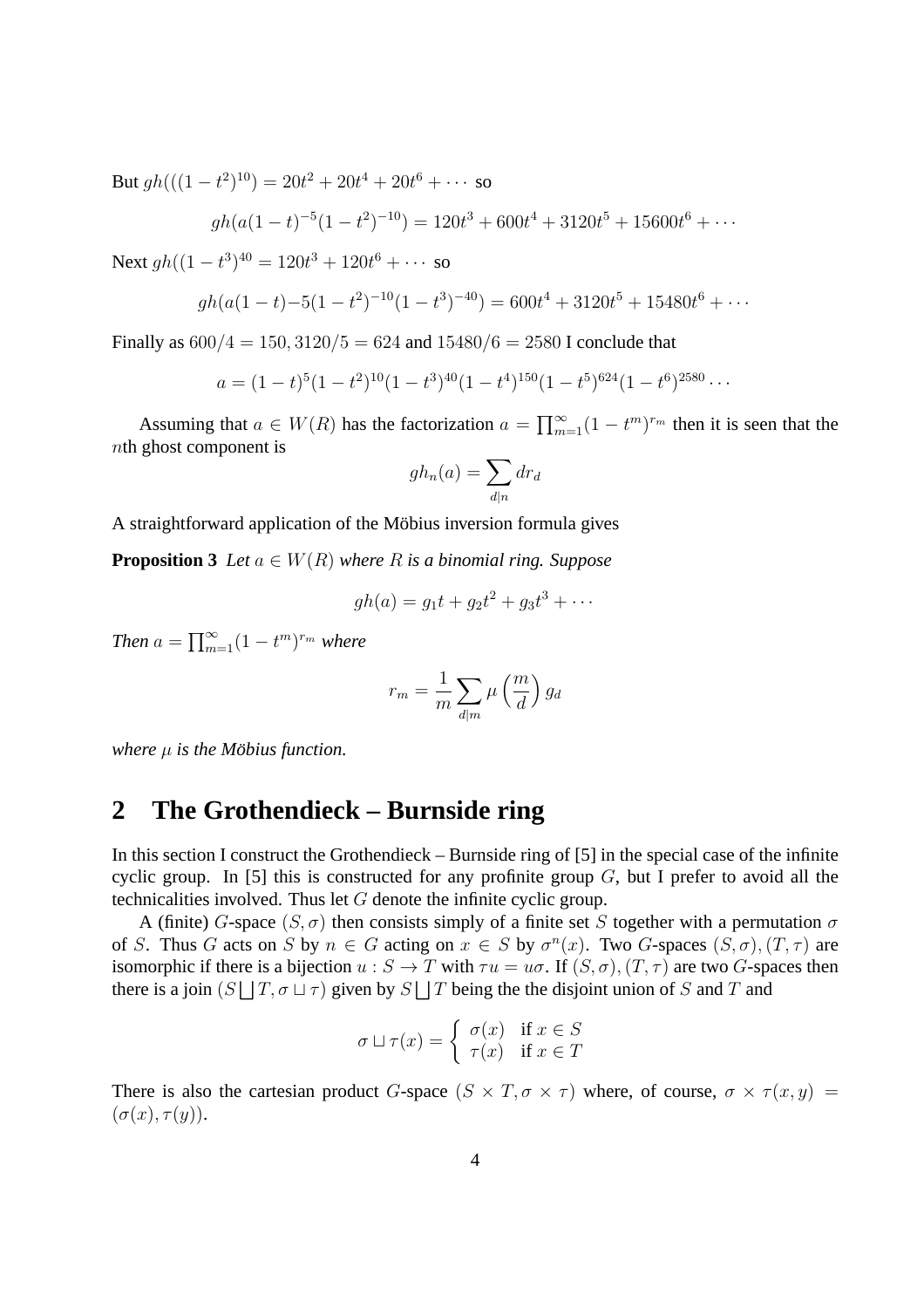I now let  $\Omega$  be the Grothendieck group of the class of these (finite) G-spaces, i.e.  $\Omega$  is the free abelian group generated by isomorphism classes  $[S,\sigma]$  of  $G$ -spaces modulo the relation  $[S \bigsqcup T, \sigma \sqcup$  $\tau = [S, \sigma] + [T, \tau]$ . It is easily seen that the cartesian product operation induces a product on  $\Omega$  so that  $\Omega$  is a commutative ring.

 $\sum_{n=1}^{\infty} Gh_n([S, \sigma])$  where  $Gh_n([S, \sigma])$  is the number of elements of S left fixed by the action of Once again we have a ghost map. Here we define  $Gh : \Omega \to t\mathbb{Z}[[t]]$  by  $Gh([S, \sigma] =$ the subgroup of G generated by  $n$ , i.e the number of elements of S left fixed by the permutation  $\sigma^n$ . This is well defined on isomorphism classes and is easily seen to be compatible with the ring structure on  $\Omega$  and so factors as a ring homomorphism  $Gh : \Omega \to t\mathbb{Z}[[t]]$  where the latter ring is viewed as the infinite product of the previous section.

The point is that this ghost map factors through the ghost map of the previous section, i.e. there is a map  $\psi : \Omega \to W(Z)$  so that the diagram commutes.



To see this, I first consider the case when  $(S, \sigma)$  is a transitive G-space, i.e.  $\sigma$  has only one orbit, i.e. is a cycle. Suppose that S has m elements. It is easily seen that  $\sigma^n$  has fixed points only if  $m|n$ , i.e.  $\sigma^n$  is the identity, in which case  $\sigma^n$  has m fixed points. Thus

$$
Gh([S,\sigma]) = mt^m + mt^{2m} + mt^{3m} + \cdots = gh(1 - t^m)
$$

But every permutation is the product of disjoint cycles so in  $\Omega$  each class  $[S, \sigma]$  is a sum of transitive G-spaces. It follows that if  $\sigma$  factors as a product of  $r_m$  cycles of length m for  $m = 1, 2, 3, \ldots$  then  $\psi$  should be given by

$$
\psi([S,\sigma]) = (1-t)^{r_1}(1-t^2)^{r_2}(1-t^3)^{r_3}\cdots
$$

It is easily checked that this does in fact work. It should be noted that since we are working with finite G-spaces that this "sum" is in fact finite, i.e.  $r_m = 0$  for large m.

As a consequence of the above description of  $\psi$  one obtains

**Proposition 4** Let  $(S, \sigma)$  be a finite G-space with  $\psi([S, \sigma]) = \prod_{m=1}^{\infty} (1 - t^m)^{r_m}$ . Then the number *of distinct orbits of elements of* S *of length* n *under the permutation*  $\sigma$  *is*  $r_n$  *and the total number of distinct orbits is*  $\sum_{m=1}^{\infty} r_m$ .

# **3 Necklaces**

In this section I apply the preceding results to counting necklaces. It should be emphasized that all the results here are classical, but given the preceding discussion I can give a much simpler exposition.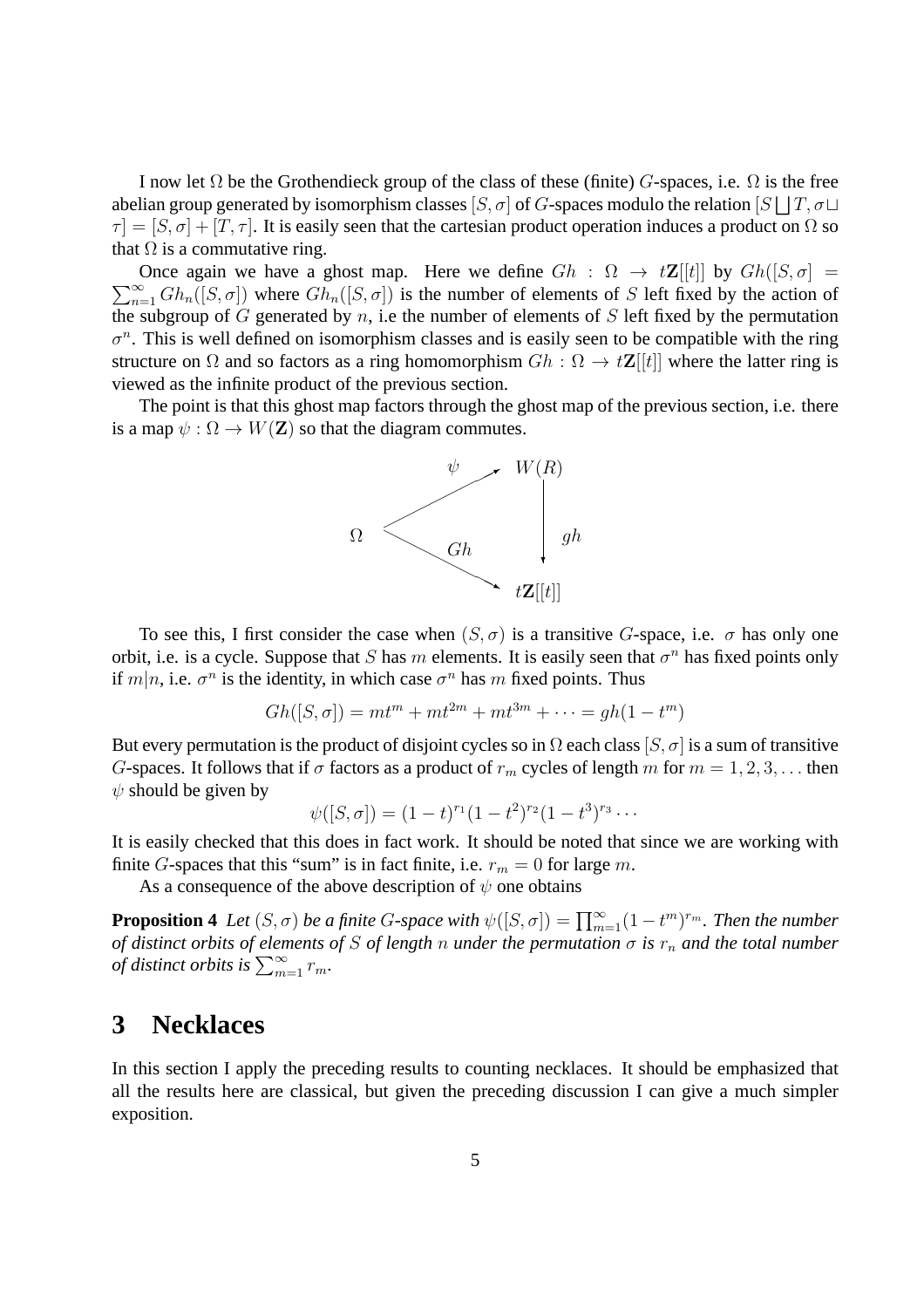By a necklace with n beads in c colors, I mean an arrangement of n objects (beads) of c different colors around a circle. If the circle is rotated the resulting necklace is considered to be the same as the original, however a flip may produce a different necklace.

A more formal way of describing this is the following: let  $B$  be a set of  $n$  objects (the beads) and C be a set of c elements (the colors). Then consider the set S of the  $c^n$  functions  $f : B \to C$ . Now let  $\gamma$  be a cyclic permutation of the set S, i.e. there is only one orbit and  $\gamma$  has order n. Then there is a permutation  $\sigma$  of S given by  $\sigma(f) = f \circ \gamma$ . A necklace is an orbit in S of the permutation σ.

Thus  $(S, \sigma)$  is a G-space, so by Proposition 4 to count necklaces we need only calculate  $\psi([S, \sigma])$ . But since  $gh : W(\mathbf{Z}) \to t\mathbf{Z}[[t]]$  is an injection, we can first calculate  $Gh([S, \sigma])$  and lift.

Now the main observation is that f is a fixed point of  $\sigma^k$  if and only if f is constant on each orbit of  $\gamma^k$ . If k is relatively prime to n then  $\gamma^k$  again has only one orbit so f must be constant, i.e.  $Gh_k([S, \sigma]) = c$ . More generally, if  $(k, n) = d$ , (here and below  $(k, n)$  is the greatest common divisor) then  $\gamma^k$  has d orbits, on each of which f must be constant. Thus  $G_h_k([S, \sigma]) = c^d$ .

**Example 5** Suppose I wish to know the number of necklaces with 6 beads of 5 possible colors. By the above paragraph

$$
Gh([S,\sigma]) = 5t + 25t^2 + 125t^3 + 25t^4 + 5t^5 + 15625t^6 + \cdots
$$

and is periodic of period 6. Using the technique of Example 2 (note even that the first 3 terms are the same) I easily calculate

$$
\psi([S,\sigma)] = (1-t)^5 (1-t^2)^{10} (1-t^3)^{40} (1-t^6)^{2580}
$$

It follows from Proposition 4 that there are  $5 + 10 + 40 + 2580 = 2635$  such necklaces.

Generalizing from the above example I note that by Proposition 4 of the last section, since the order of each cycle of  $\sigma$  divides n, that  $\psi([S, \sigma]) = \prod_{d|n} (1 - t^d)^{r_d}$ . But  $gh(1 - t^d) = dt^d +$  $dt^{2d} + \cdots + \frac{n}{d}$  $\frac{n}{d}t^n + \cdots$  so if we add the coefficients of  $t^i$  for  $1 \leq i \leq n$  we get  $\frac{n}{d}d = n$ . Hence the coefficients of  $t^i$ ,  $1 \le i \le n$  in the expansion of  $gh((1-t^d)^{r_d})$  add to  $nr_d$  and hence the coefficients of  $t^i$ ,  $1 \le i \le n$  of  $Gh([S, \sigma]) = gh(\psi([S, \sigma])$  add to  $n\left(\sum_{d|n} r_d\right)$ . By Proposition 4 the sum in parentheses is the number of necklaces, and so one may conclude that the number of necklaces with  $n$  beads in  $c$  colors is

$$
\frac{1}{n}\sum_{k=1}^{n} Gh_k([S,\sigma]) = \frac{1}{n}\sum_{k=1}^{n} c^{(k,n)}
$$

But note that the number of times the term  $c^d$  appears in the last sum is  $\phi(\frac{n}{d})$  $\frac{n}{d}$ ) where  $\phi$  is Euler's  $\phi$  function. And thus we obtain the classical formula:

**Theorem 6** *The number of necklaces with* n *beads and* c *colors is*

$$
\frac{1}{n}\sum_{d|n}\phi\left(\frac{n}{d}\right)c^d
$$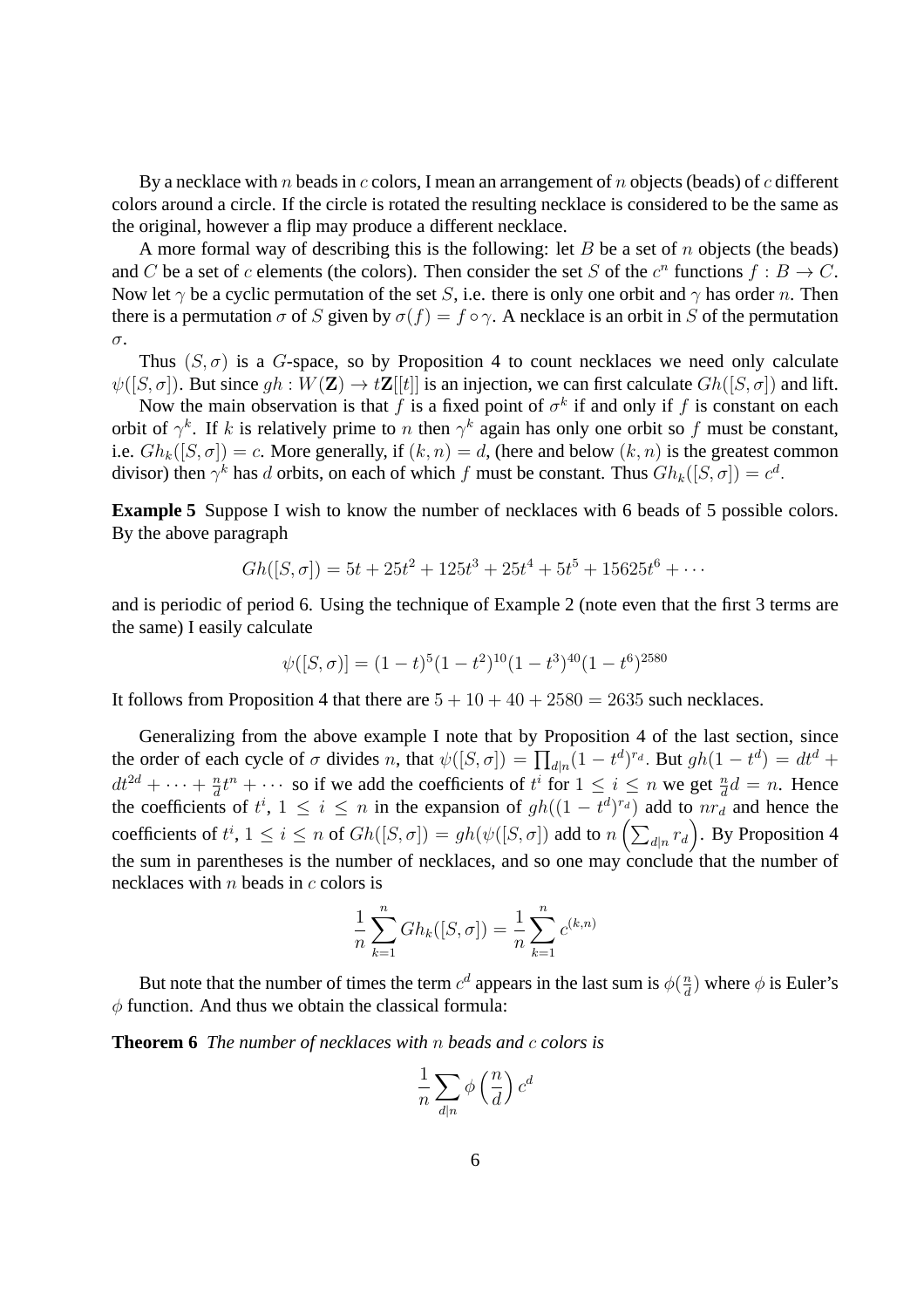I now look at the problem of counting primitive necklaces with n beads in c colors, let  $M(c, n)$ denote the number of these. A primitive necklace is one which is asymmetric under rotation, i.e. corresponds to an orbit of length n in S under  $\sigma$ . Thus we see from Proposition 4  $M(c, n) = r_n$ where  $\psi([S,\sigma]) = \prod_{m=1}^{\infty} (1-t^m)^{r_m}$ . From this and Proposition 3 we immediately obtain the formula attributed to Col. Moreau

#### **Theorem 7**

$$
M(c, n) = \frac{1}{n} \sum_{d|n} \mu\left(\frac{n}{d}\right) c^d
$$

*where*  $\mu$  *is the Möbius function.* 

Motivated by Examples 2,5 the reader might observe that the "coefficient"  $r_n$  in the expansion  $(1 - ct) = \prod_{m=1}^{\infty} (1 - r^m)^{r_m}$  is also given by the same formula  $\sum_{d|n} \mu(\frac{n}{d})$  $\frac{n}{d}$ ) $c^d$  and hence

$$
(1 - ct) = \prod_{n=1}^{\infty} (1 - t^n)^{M(c,n)}
$$

This identity usually occurs in the literature by replacing each side by its "negative" as

**Theorem 8 (The Cyclotomic Identity)** *For each positive integer* c

$$
\frac{1}{1-ct} = \prod_{n=1}^{\infty} \left(\frac{1}{1-t^n}\right)^{M(c,n)}
$$

Thus from Example 2 one may conclude that  $M(5, 1) = 5, M(5, 2) = 10, M(5, 3) = 40, M(5, 4) =$ 150,  $M(5, 5) = 624$  and  $M(5, 6) = 2580$  etc.

So far the multiplicative structure of  $W(Z)$  has not played much of a role. As my last result, I derive an identity from [8] using Witt vector multiplication.

**Theorem 9** *For integers*  $i, j$  *let*  $(i, j)$  *denote the greatest common divisor and*  $[i, j]$  *be the least common multiple. Then for all positive integers* a, b, n*,*

$$
M(ab, n) = \sum_{[i,j]=n} (i,j)M(a,i)M(b,j)
$$

**Proof:**  $M(ab, n)$  is the "coefficient" of  $(1 - t^n)$  in the expansion  $(1 - abt) = \prod_{m=1}^{\infty} (1 - t^m)^{M(ab, m)}$ by the previous theorem. But in  $W(Z)$ ,  $(1 - abt) = (1 - at) * (1 - bt)$  so

$$
(1 - abt) = \left(\prod_{i=1}^{\infty} (1 - t^i)^{M(a,i)}\right) * \left(\prod_{j=1}^{\infty} (1 - t^j)^{M(b,j)}\right)
$$

By virtue of Equation 3 the  $(1 - t^n)$  term in this last product will be the "sum" of all products

$$
(1-t^i)^{M(a,i)} * (1-t^j)^{M(b,j)} = (1-t^{[i,j]})^{(i,j)M(a,i)M(b,j)}
$$

where  $[i, j] = n$ . This finishes the proof.